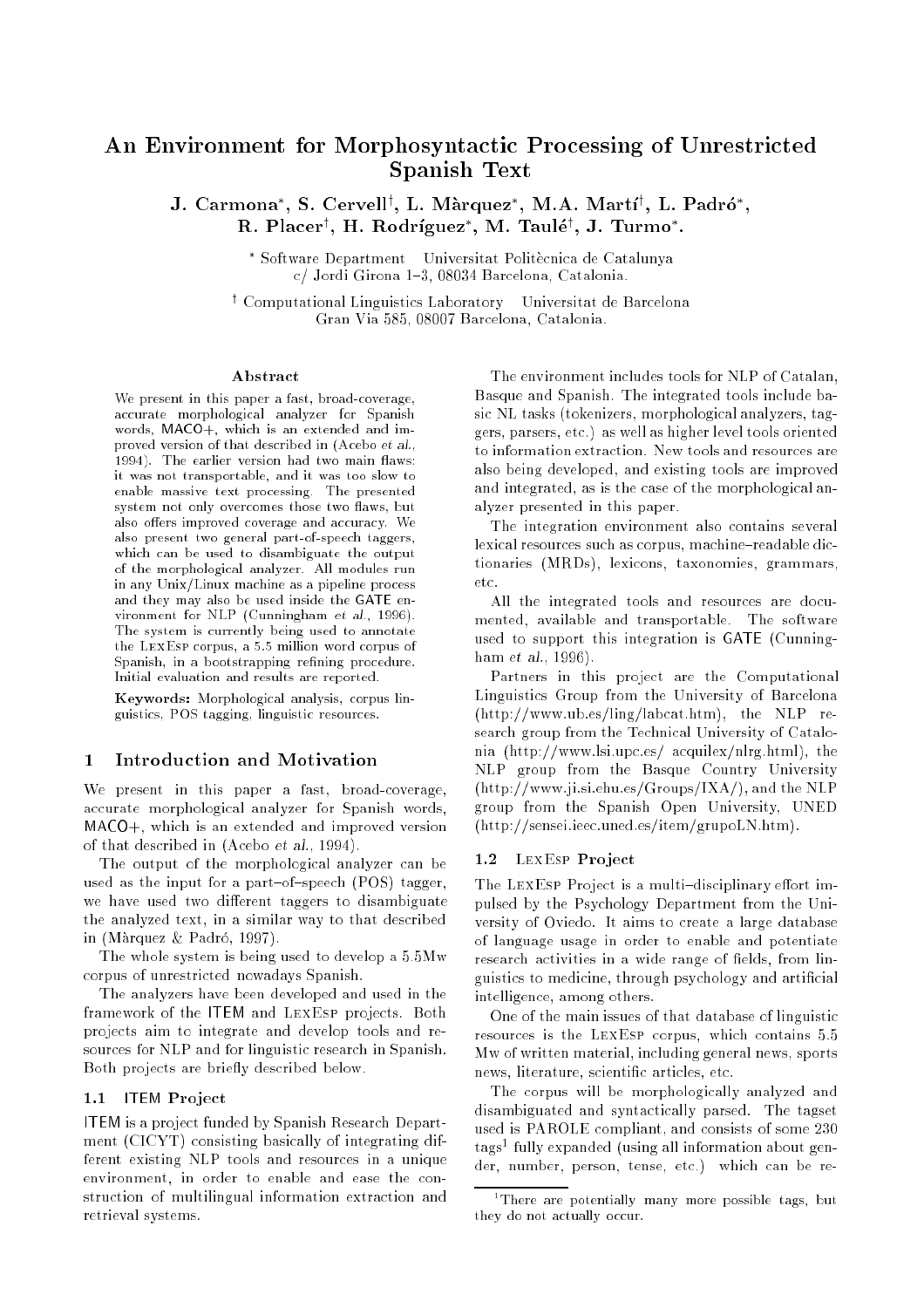duced to 62 tags when only category and subcategory are considered

This paper is organized as follows: In section 2 we describe the linguistic criteria used to develop the morphological analyzer MACO+, as well its main implementation issues. In section 3 we describe the two taggers which were used to disambiguate MACO+ output. Finally, in section 4 we outline how these tools are being used to annotate and disambiguate the LexpEsp corpus.

# 2 MACO+ Description

The construction of the MACO+ morphological analyzer consisted of two steps:

- 1. The set of inflectional rules used by the old MACO (Acebo et al., 1994) for analysing each word was used (reverting the engine from analysis to generation) to generate, from a big root dictionary, all possible Spanish words (according to these rules) which were stored in a dictionary.
- 2. An efficient look-up procedure and other specific modules were written to exploit the data.

The implementation of MACO+ is Unix-PERL based. This makes it easily transportable and overcomes the first flaw of the first version.

The incorporation of new forms is always possible by generating them with the appropriate root and models, adding them to the form base and reindexing it.

The linguistic model followed to create the root dictionary and the inflectional rules, as well as the final word-form dictionary are described in section 2.1. Sections 2.2 and 2.3 are devoted to the description of the modules used for text segmentation and information retrieval.

#### 2.1 Form Generation Linguistic Model

Linguistic data has been organized in order to generate all the inflexional word forms with their morphological attributes, their lemma, and all the possible interpretations.

We have taken in consideration three kinds of morphological information:

- The form segments (roots and suffixes) and the models they have associated.
- The lemma.
- One or more morphological attributes.

Words are considered to be composed by a root and an inflectional suffix. Each root and suffix is assigned a model (paradigm) of inflection, and all the correct combinations of models have been declared. The root and suffixes dictionaries have the structures described in tables 1 and 2. In addition, it must be stated that root model AM combines with suffix model IPU (to construct forms as amo, amas, etc.), NEF with FE (to construct liebre, liebres, etc.) and so on. The root dictionary, consisting of about 12,000 verbal roots, 85,000 nominal and adjectival roots and 3,000 closed{ category roots, was automatically extracted from existing MRD's and available corpora. Models of inflection were semi-automatically assigned and validated. The suffix dictionary is quite small and was manually constructed.

| Root    | Lemma    | Model |
|---------|----------|-------|
| am-     | amar     | AM    |
| salt-   | saltar   | AM    |
| estudi- | estudiar | AM    |
| liebr-  | liebre   | NEF   |
| fiebr-  | fiebre   | NEF   |

Table 1: Organization of the root dictionary

| Suffix | Model |
|--------|-------|
| -0     | IPU   |
| -as    | IPU   |
| -е     | FE    |
| -es    | FE    |

Table 2: Organization of the suffix dictionary

Morphological attributes can be associated to roots, suffixes and models. When an attribute is associated to a model, it is valid for all the roots or suffixes belonging to it. This implies a generalization about the morphological behaviour of the language; when an attribute is assigned to a word segment, it is considered to be specific for it. For example the model AM has an associated information about the category (verb); the model IPU has associated information about tense (present) and mode (indicative), and the suffix '-o' has associated information about person and number (first and singular).

The linguistic analysis has been carried out following morpho-ortographic criteria because we have to analize written texts: each variant of a root has been declared in the dictionary withs its corresponding model. For instance, verbs like dormir (to sleep) has three roots: `dorm-', `durm-', `duerm-', accounting for forms like dormido (slept), durmiendo (sleeping) and duermo (I sleep).

Derivation is very productive in Spanish, but we have not implemented it in our system because many problems for assigning the lemma would arise: it would have to be declared, for each step in the derivational process, which was the lemma and the rules to generate it. It doesn't seem appropiate because the system would loose its simplicity and it would probably overgenerate .

The total number of root models for nouns and adjectives is 29 and the number of root models for verbs is 6 for the first Spanish paradigm (verbs with infinitive ending in `-ar'), 18 for the second (verbs ending in

<sup>2</sup> A treatment of derivation based on lexical rules is planned to be incorporated in the short run.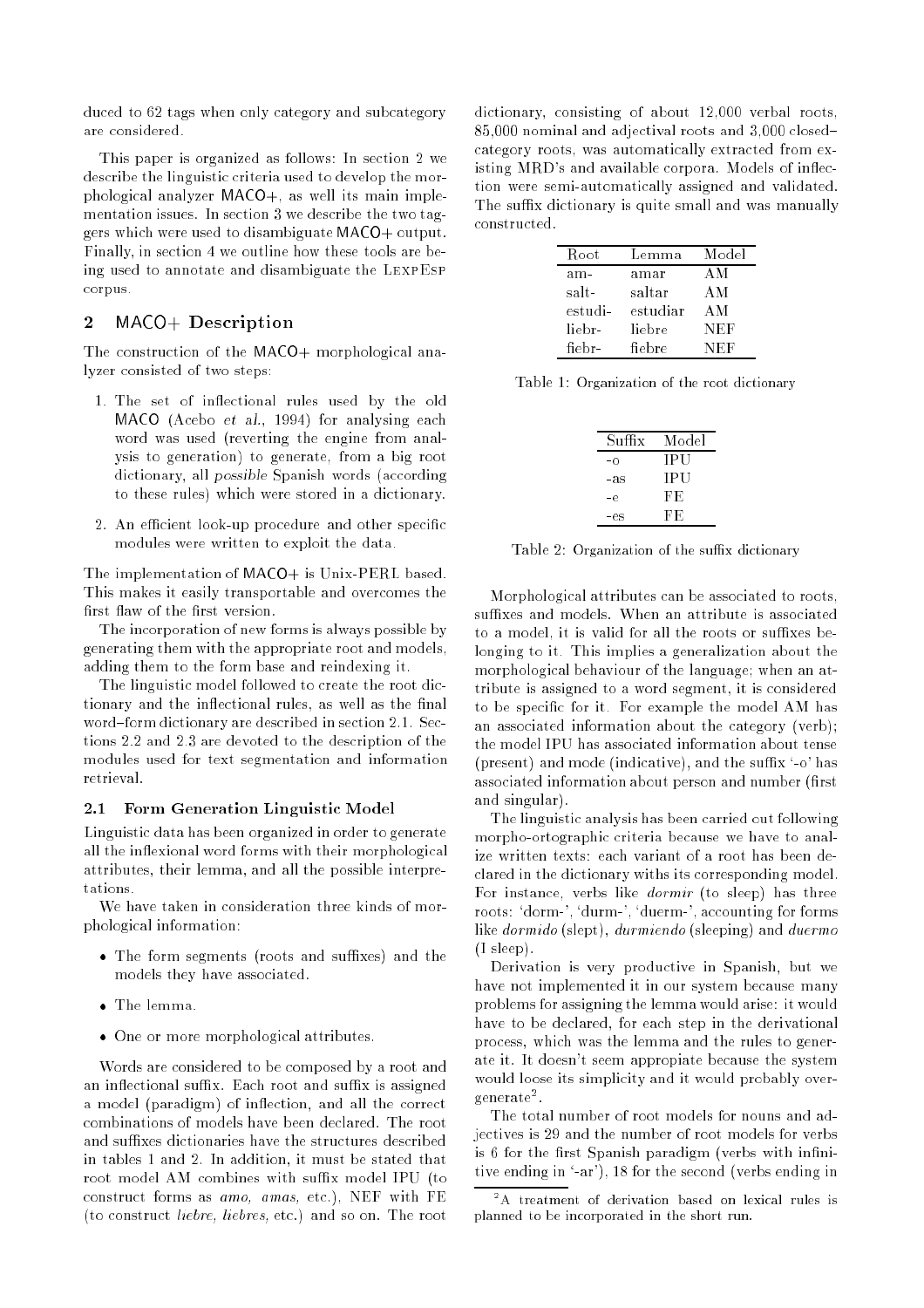$(-er')$  and 21 for the third (verbs ending in  $-ir'$ ). The number of rules combining models of roots and models of suffixes is about 400. Irregular forms of verbs  $ser$ (to be), haber (to be) and ir (to go) have been solved one by one.

The generation of all possible forms was automatically performed in a MacIntosh platform and it took a few days of processing time. The result is the Spanish Word Form Dictionary (SWFD), a dictionary of about one million entries, containing for each form the lemma and a PAROLE compliant morphological tag describing information such as category, subcategory, gender, number, person, mode, etc.

Ine current SWFD<sup>-</sup> contains about 170,000 verbal entries and about 225,000 entries for nouns, adjectives and adverbials (inflection is much more productive for verbs in Spanish). The required disk space for the current codication is 21Mb.

#### 2.2 Architecture of MACO+

The architecture of the morphological analyzer is a modular pipeline of specialized recognizers, as showed in figure 1.



Figure 1: General architecture of MACO+

The first block of modules, labelled Text Segmentation, performs a proper segmentation of the text, labelling the punctuation marks and joining groups of words identied as one lexical unit (e.g. proper nouns or compounds such as 'aparte de', 'sin embargo'), date or numerical expressions, etc. They are a collection of specic heuristics to identify the following special items:

- $\bullet$  Simple date patterns:  $23/3/79'$ ,  $a\tilde{n}$ o 1983', '13 de diciembre', '30 de julio de 1993', ...
- $\bullet$  Abbreviations:  $cm, Hz, Sr, \ldots$
- $\bullet$  Proper nouns: 'María Elena', 'San Cristóbal de las Casas', `Ministerio de Cultura', `Universidad  $de\; Lodz'$ , ...
- $\bullet$  Multi-word compounds: 'sin embargo', 'no obstante',  $\ldots$
- Numbers and numerical expressions: `12,12', 11.000, 1-3-1, 33942206-S, . . .
- Punctuation marks.

These modules use a set of files containing compilations of typical abbreviations, proper nouns (personal, geographical, marks, enterprises, etc.), multiword compounds, functional words allowed to be inside compounds, punctuation marks, etc.

Modules can be activated or deactivated for each particular analysis and, obviously, heuristics in each module can be improved independently.

All the tokens not recognized by any of the preceding modules are pipelined to the word look-up module, which is the real analyzer, containing the fast algorithms for retrieving information from the SWFD. This module is described in section 2.3.

Finally, a post process is performed on the nonrecognized words in order to identify verbal forms with suffixed pronouns (named  $clitics$ ). This is a type of pronouns that are added as suffixes to the verb forms, acting usually as syntactic objects. For instance, the form  $d\acute{a}ndonosla$  ('giving it (fem.) to us') has two suffixed pronouns: '-nos' and '-la' indicating first person plural indirect object and 3rd person singular femenine direct object, respectively. These particular forms were not generated and included in the dictionary because there exist potentially infinite combinations due to the possible recursive application of suffixes. Even restricting to the combinations of two pronouns (which is a realistic simplication) would result in an unfeasible increase of the dictionary.

Words that remain unrecognized after the pipeline are labelled as unknown. Empirical results (see section 4.1) show that they are about 0.5% in a free Spanish text.

#### 2.3 Word Look-up Module

The Word look-up Module architecture is presented in figure 2.

The search algorithm uses three sources of information in the order indicated below:

- 1. A hash table containing the non-content words.
- 2. A hash table containing the most frequent words.
- 3. A trie index for accessing the SWFD.

Dine word form dictionary is continuously increased and improved as new errors and lacks are discovered.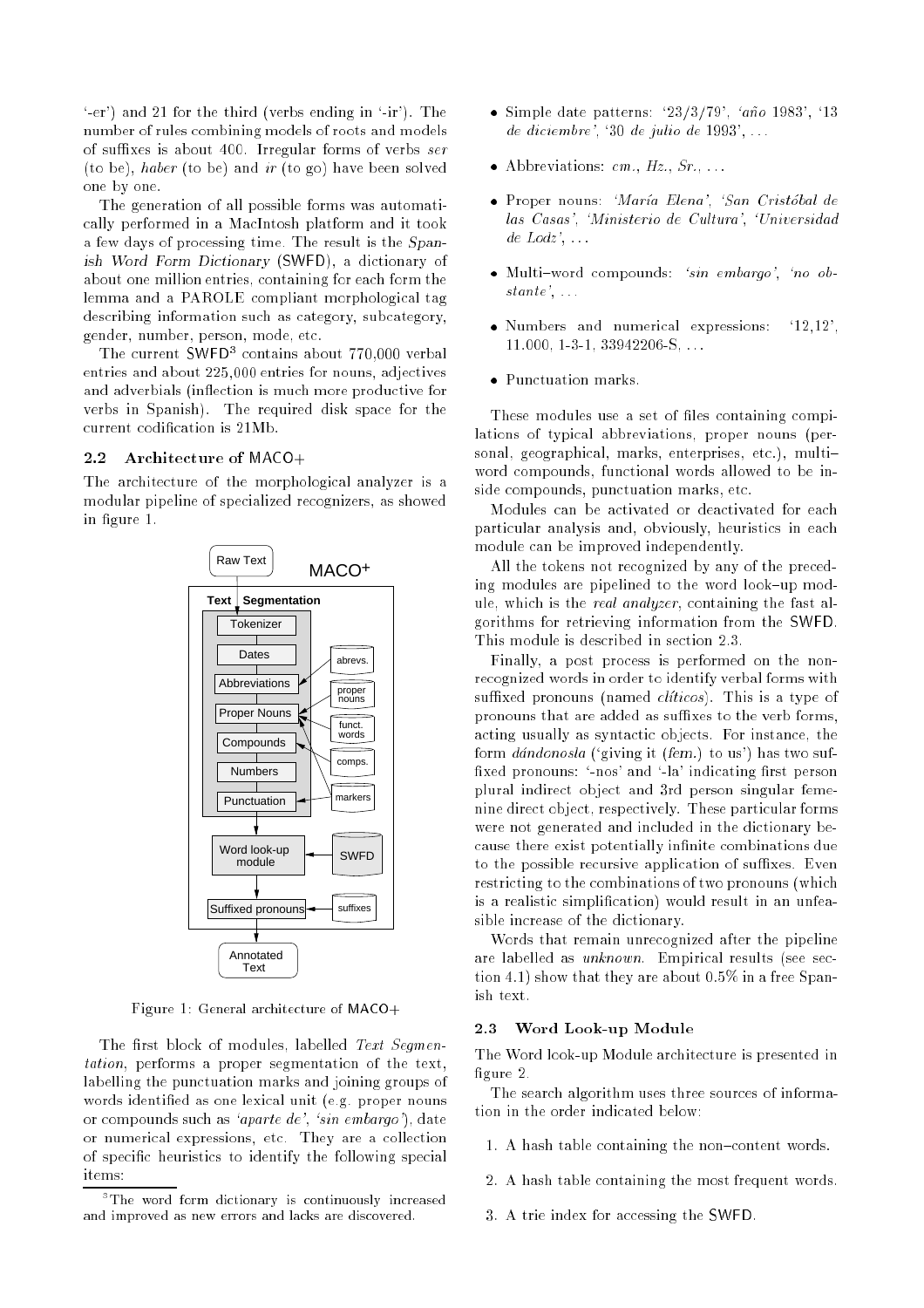

Figure 2: General architecture of the word look-up module

The list of most frequent words has been extracted from the LexEsp corpus and it consists of about 125,000 word forms. The list of non-content words contain about 400 entries and they have been manually written and validated. These lists are stored in hash structures in primary memory, so we have direct acces to all these forms. For the rest of forms we have a trie structure to access the SWFD. The trie is also in primary memory, so the access is also very fast.

Memory requirements of several architectures do not allow to load all this information in primary memory. In these cases only a portion of the list of most common words and a not completely expanded trie structure are loaded into memory. This means that the search of a word through the trie involves two steps: 1) reach the corresponding leaf and 2) perform a binary search in the part (ideally small) of the dictionary adressed by this leaf. This binary search is performed in disk, but if the part to look is relatively small, namely not greater than 2,5Kb, the average number of real seek operations (involving a physical access to disk blocks) is very small (about  $2-3$ ). In addition, this situation only occurs with words not previously found in the two hash tables, which are usually less than 5%.

In order to construct this partial trie structures a pruning process is performed to adjust its depth according to two basic parameters: the maximum size allowed for the portions of disk addressed by leaves and the representativity of this portions, that is, the importance (in terms of frequency) of the word forms they include. The idea is to have deeper branches -and thus, faster access- for common words than for rare words. We have performed several experiments on Unix/Linux architectures, including Sun-Sparc/UltraSparc workstations and Pentium processors, with different memory capacities (from 24Mb to 196Mb) to properly establish pruning parameters and to decide the best memory charges. The list of experiments and conclusions are described in detail in (Carmona, 1998).

As a result, a list of tries of increasing sizes were generated together with a set of configuration tables that decide which are the best choices (the size of frequentwords hash and the proper trie to load) depending on

the amount of memory available and the size of the text to be analyzed.

To give an idea of the performance achieved, the selection for a Sun-Ultra1 workstation with a primary memory of 94Mb, when analyzing a text of more than 500,000 entries, was to load 5Mb of information in memory (3Mb for the hash of most common words and 2Mb for the dictionary index). The average number of real disk seeks per word was 0.14, and the retrieving speed about 9000 words/sec. (it is important to note that this time does not include output time in writting results, but only the time of searching and taking to memory the dictionary entries).

On the other hand, the speed achievable in a more modest machine is also noticeable: in a Pentium-120/24Mb conguration the average speed was almost 4000 words/sec.

Performance would be clearly improved in a C implementation, but current speed is enough for our purposes and the PERL implementation makes the system more transportable since there is no need of recompilation from one machine to another.

# 3 Morphosyntactic Disambiguation

The results produced by the morphological analyzer described in section 2 can be pipelined into a morphological disambiguator -POS tagger- to obtain the appropriate reading in the given context.

In the framework of the ITEM and LEXESP projects, two different POS taggers will be used to annotate the LEXESP corpus. First, a decision-tree based tagger (Marquez & Rodrguez, 1997), which learns a language model from a tagged corpus, as well as prediction rules for the possible readings for words not found in the dictionary. Second, a relaxation labelling based tagger (Padró, 1998), which can use and combine information from different sources  $(n{\text -}\text{gram}, \text{decision trees},$ manually written, etc.) provided it is put in the form of context constraints.

We are studying whether it is possible to take advantage of their collaboration and to integrate them inside GATE in a broader system oriented to information extraction.

## 3.1 A Tree Based Tagger

TreeTagger is a general Part-of-speech tagger that uses Statistical Decision Trees for disambiguating. It consists, basically, of two parts:

- A machine-learning supervised algorithm used for learning the base of statistical decision trees.
- An algorithm for combining these trees in order to disambiguate the text.

A general description of both parts is given below, however, we refer the reader to the two previ-

 $4$ MACO+, running with all modules, took 2.54 hours (including input/output processing time) to analyze the 5.5 million words LexEsp corpus in a Sun-Ultra2 workstation. (See section 4.1 for more details).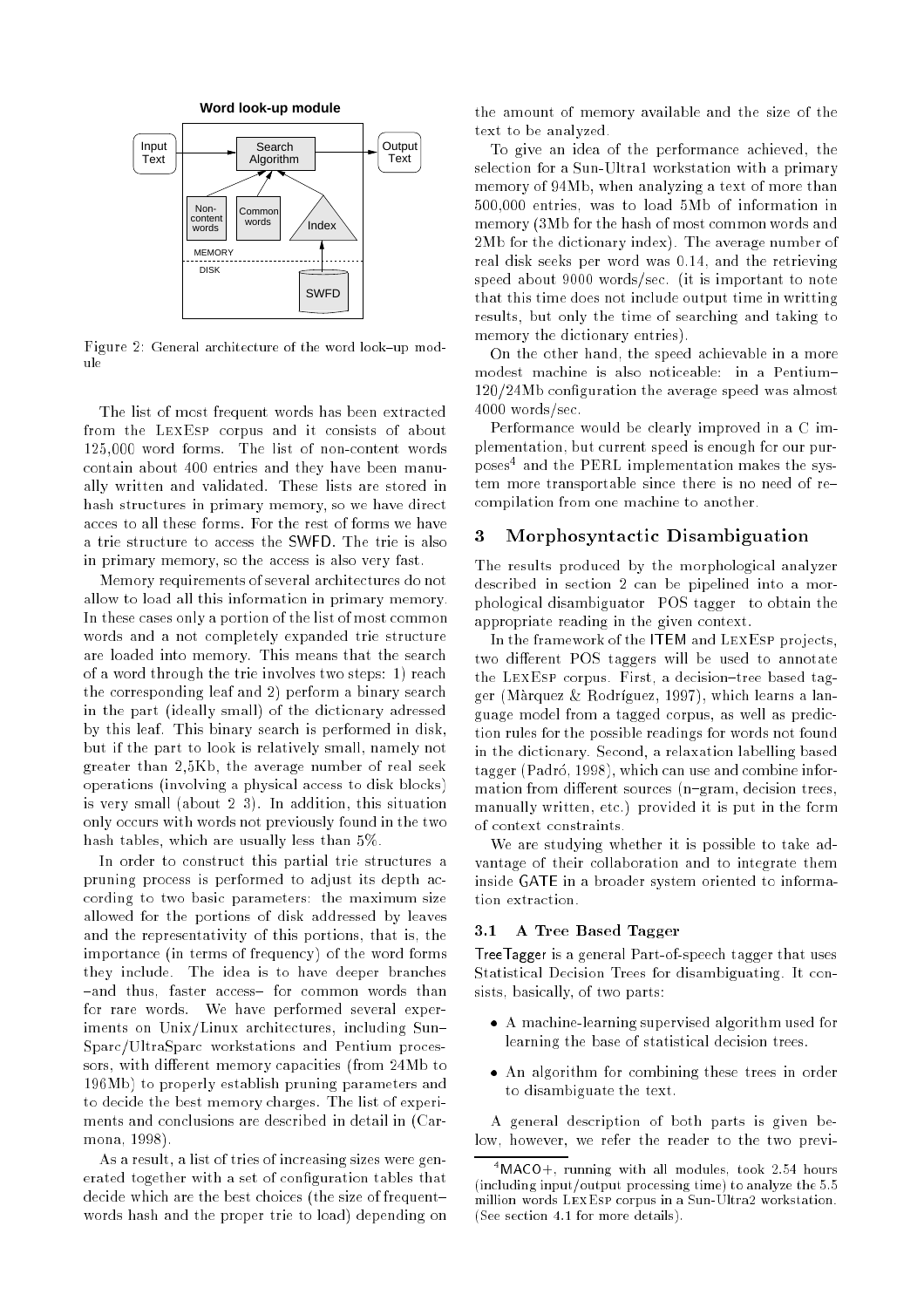ous papers (Màrquez & Rodríguez, 1997; Màrquez & Rodríguez, 1998) for a detailed explanation.

Acquiring the Tree Base POS tagging can be seen as a problem of classification. In our case, classes are identied with tags and examples correspond to the words to disambiguate togeter with a set of features referring to its context of appearance. So 'classify a new example' is equivalent to decide which is the correct tag for the word in its particular context.

More particularly, we have grouped the whole set of examples into classes corresponding to the sets of tags they can take (i.e, `noun-adjective', `noun-adjectiveverb', etc.). We call this sets ambiguity classes and we consider a classification problem for each of them. Decision trees (and in particular statistical decision trees), recently used in several NLP tasks, such as tagging (Schmid, 1994; Màrquez & Rodríguez, 1997; Daelemans et al., 1996), parsing (McCarthy & Lehnert, 1995; Magerman, 1996), sense disambiguation (Mooney, 1996) and information extraction (Cardie, 1994), are a good tool for representing classification rules for each ambiguity class classication problem.

The algorithm used for acquiring the statistical decision trees is quite standard and belongs to the TDIDT (Top Down Induction of Decision Trees) family of machine learning supervised algorithms (Quinlan, 1993). The decision trees are acquired from annotated corpora and contain, basically, contextual and orthographical information: words and tags of a context window of six items, information about capitalization, prefixes, suffixes, etc. In some sense they represent statistical information about the distribution of tags and words in some relevant contexts.

Using the Model for Disambiguating Using the model described above, we have implemented a reductionistic tagger in the sense of Constraint Grammars (Karlsson *et al.*, 1995). In a first step a wordform frequency dictionary or a convenient morphological analyzer provides each input word with all possible tags with their associated lexical probability. After that, an iterative process reduces the ambiguity (discarding low probable tags) at each step until a certain stopping criterion is satisfied. The whole process is represented in figure 3.



Figure 3: Architecture of TreeTagger

More particularly, at each step and for each ambiguous word (at a sentence level) the work to be done in parallel is: 1) Classify the word using the corresponding decision tree; 2) Use the resulting probability distribution to update the probability distribution of the word; and 3) Discard the tags with almost zero probability.

After the stopping criterion is satisfied some words could still remain ambiguous. Then there are two possibilities: 1) Choose the most-likely tags among the survivors to completely disambiguate the text. 2) Accept the residual ambiguity (for treating it in successive stages). A unique iteration forcing the complete disambiguation is equivalent to use directly the trees as classifiers and results in a very efficient tagger, while performing several steps reduces progressively the efficiency but takes advantage of the statistical nature of the trees to get more accurate results.

Convergence properties have not been theoretically studied, so the convergence can not be guaranteed. However, empirical experiments suggest that convergence is usually reached in a moderate number of iterations and that the performance increases up to a unique maximum and then softly decreases as the number of iterations increases. For the experiments reported in the following sections, the number of iterations was simply fixed to three.

The tagger has been succesfully tested on the Wall Street Journal corpus with an accuracy over 97% and a speed between 300 and 600 words/sec. depending on the implementation.

## 3.2 A Relaxation Labelling Based Tagger

Relaxation labelling is a well-known technique used to solve consistent labelling problems (CLP). The algorithm nds a combination of values for a set of variables such that satisfies -to the maximum possible degree- a set of given constraints. Since CLPs are closely related to constraint satisfaction problems (Larrosa & Meseguer, 1995), relaxation labelling is a suitable algorithm to apply a constraint-based language model.

Relaxation operations had been long used in engineering fields to solve systems of equations (Southwell, 1940), but they got their biggest success when the extension to symbolic domain -relaxation labellingwas applied to constraint propagation field, specially in low-level vision problems (Waltz, 1975; Rosenfeld et al., 1976). The possibility of applying it to NLP tasks was pointed out by (Pelillo  $&$  Refice, 1994) who use a toy POS tagging problem to evaluate their constraint compatibility estimating method. It has been applied more massively to NLP disambiguation tasks in (Padro, 1998).

The presented tagger has the architecture described in figure 4. It consists of an engine which applies the constraints contained in the language model in order to iteratively update the weights for each possible label for each word. If constraints are consistent, the algorithm converges to a local optimum which sat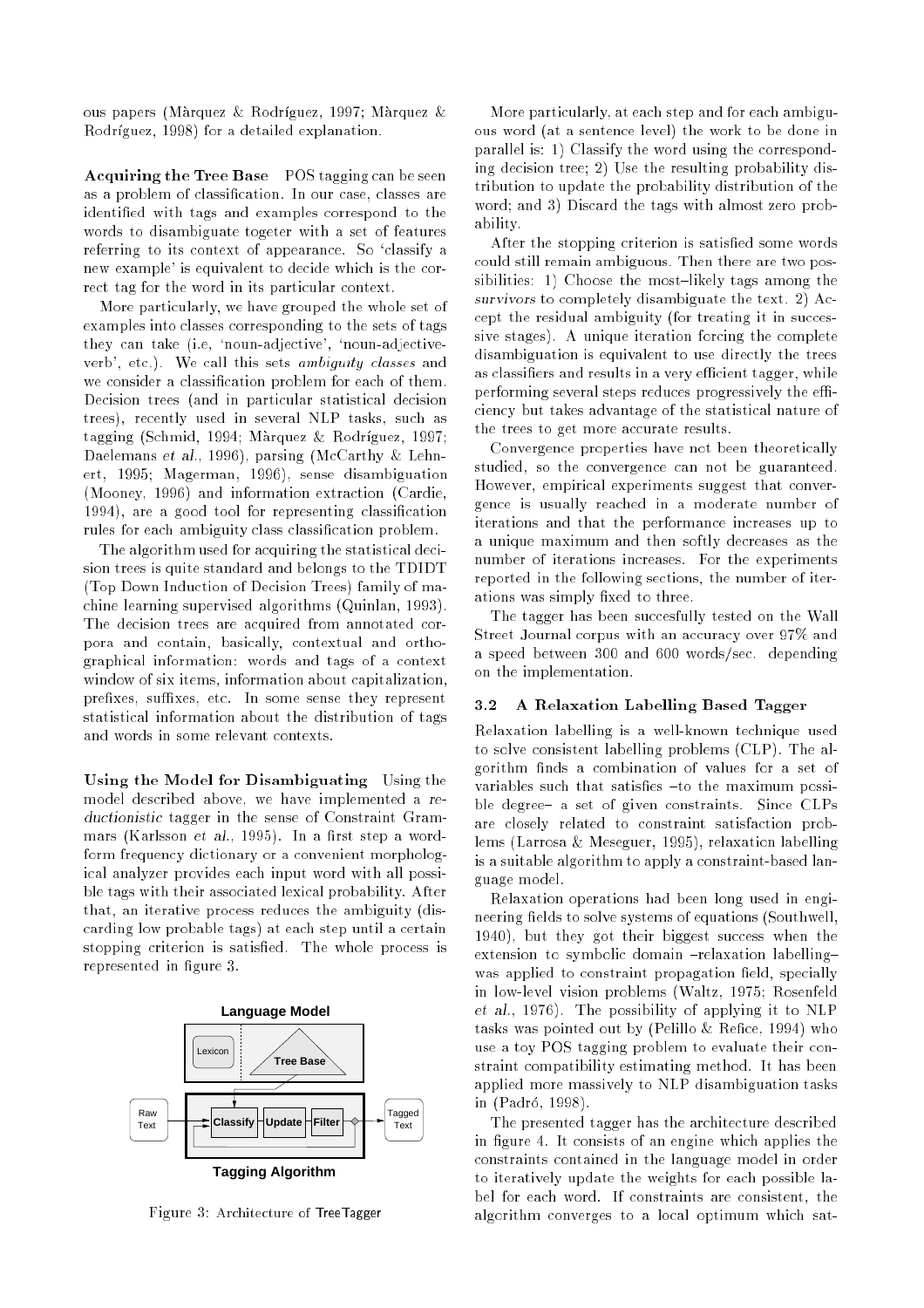isfies as much as possible the constraint set. For a deeper discussion on the convergence of the algorithm, see (Padro, 1998).



Figure 4: Architecture of the relaxation labelling based tagger

The main features of the RL based tagger are the following:

- It uses a constraint oriented language model. This enables it to deal with many kinds of information  $(n$ -grams, decision tree branches, linguistic information, etc.) provided they are expressed in the form of constraints.
- It performs parallel constraint satisfaction, that is, the constraints are not applied in a predefined order.
- It enables the use of heterogeneous information. For instance, to perform POS tagging, one can use constraints on the POS tags for words in context, but also their morphological, semantic o syntactic features, if available.
- It enables the simultaneous resolution of several disambiguation tasks. For instance, by choosing among a set of pairs (tag, sense) instead of among a set of tags, one can perform simultaneously POS tagging and WSD, and use constraints which take advantadge of the cross information between both tasks.

For more details on the algorithm and its application to different NLP tasks, such as WSD or shallow parsing, see (Padró, 1996; Màrquez & Padró, 1997; Voutilainen & Padró, 1997; Padró, 1998).

The algorithm has been used with different language models for English, combining statistical (n{ grams), hand{written, and machine{learned (decision trees) information, producing accuracies over 97%. For Spanish, statistical and decision trees information are being used.

#### 4 Annotating the LexEsp Spanish  $\overline{\mathbf{4}}$ Corpus

# 4.1 Morphological Analysis

MACO+, with all modules activated, was run on a Sun Ultra2 workstation to analyze the whole LexEsp corpus. It took 2.54 hours (including input/output processing time) to analyze the 5.5 million words at an

average speed of 600 words/sec. Comparatively, the time that would take running on a Pentium-120/24Mb architecture was estimated to be 7.64 hours, at an average speed of 200 words/sec.

The resulting coverage is about 99.5%, which is remarkable in a free text as LexEsp.

The percentage of ambiguous words is 39.26% and the average ambiguity ratio is 2.63 tags/word for the ambiguous words, 1.64 overall.

The recall (words that get the correct tag among the proposed) is estimated to be 99.3%.

#### Morphosyntactic Disambiguation 4.2

Trained on a hand disambiguated subset of 70 Kw, and tested on a fresh, also hand-disambiguated, 25 Kw subset, the obtained results were those detailed in table 4

The results marked RL are those produced by the Relaxation Labelling tagger, using different language models: <sup>B</sup> stands for bigram, <sup>T</sup> for trigram, and <sup>C</sup> for a constraint model obtained by writting in the form of constraints the decision tree branches acquired by the learning procedure of TreeTagger (TT). Baseline results obtained by a bigram HMM tagger (Elworthy 1993) and by a non contextual most-likely-tag tagger (MLT) on the same training and test corpus are presented in table 3.

| Tagger | ambiguous | overall |
|--------|-----------|---------|
| MET    | 88.48%    | 95.47\% |
| HMM    | 91.67%    | 96.83%  |

Table 3: Results of baseline taggers

| Tagger   | ambiguous | overall |
|----------|-----------|---------|
| TТ       | 91.77%    | 96.89%  |
| $RL - B$ | $92.95\%$ | 97.33%  |
| $RL-T$   | 92.67%    | 97.23%  |
| $RL-BT$  | 93.14%    | 97.41\% |
| $RL-C$   | 92.54%    | 97.18%  |
| $RL-BC$  | 93.29%    | 97.46%  |
| $RL-TC$  | 93.35%    | 97.49%  |
| $RL-BTC$ | 93.61%    | 97.59%  |

Table 4: Results of our taggers using every combination of constraint kinds

#### 4.3 Joint Use of both Taggers

The ratio of agreement between both taggers has been studied in order to establish whether it is possible to take advantage of this agreement to more accurately disambiguate POS in Spanish.

The procedure used for that starts by using a small hand-tagged portion of the corpus (about 70 Kw) as an initial training set.

Both taggers are then used to disambiguate further material (some 200Kw), which is used to enlarge the language model, incorporating it to the training set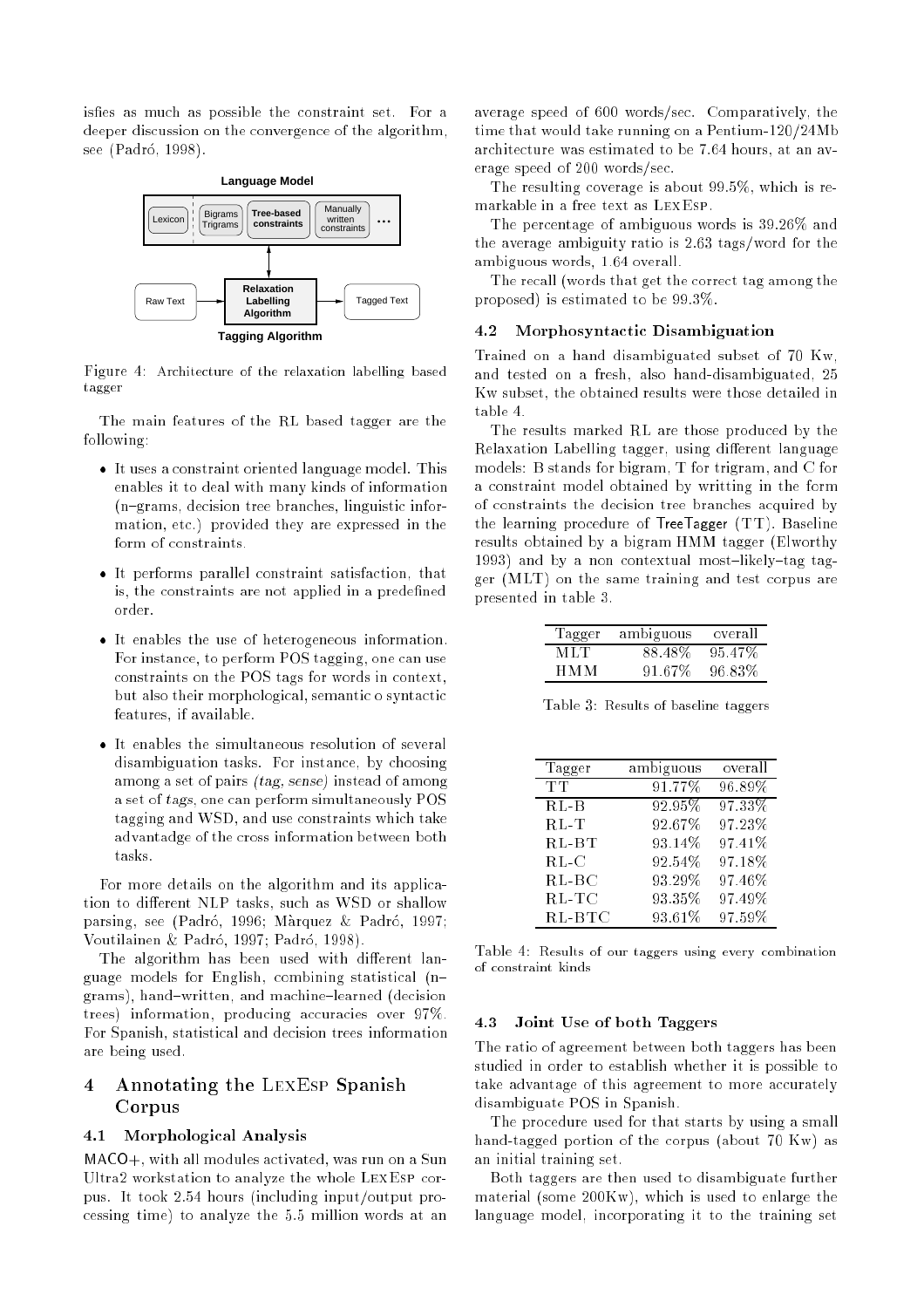and retraining the taggers. In order to minimize the errors in this automatically disambiguated portion of the new training set, only the cases where both taggers coincide are used, since experiments show that the error rate when both taggers coincide is significatively lower than that obtained by any of them separately.

This procedure can be iterated in a bootstrapping process that should lead to progressively better language models. For instance, using the new training set, one can re-estimate n-gram and tree models and use them to disambiguate 200Kw more, choose the words in which the taggers coincide, produce a larger training corpus, repeating until no improvement is produced.

The obtained results (see table 5) point that the precision when both taggers propose the same tag (TT  $=$  RL-BT) is higher (98.36%) than when only one tagger is used. Although this cannot be used to completely disambiguate a corpus, it may be useful as a way to automatically obtain larger training sets with a relatively small amount of noise.

Anyway, if we accept a certain ambiguity in the tagger output, the combination of the outputs of both taggers will obviously produce a higher recall. This result can be found in the row marked as  $TT \cup RL$ -BT in table 5. It corresponds to the precision/recall of a tagger that proposes a unique tag when TT and RL-BT coincide, and two tags when they do not. This voting taggers approach may easily be extended to a larger number of taggers as we plan to do in the short run.

| lagger          | ambiguous           | overall         |
|-----------------|---------------------|-----------------|
| ጥጥ              | 91 77%              | 96.89%          |
| RL-BT           | $93.14\%$           | 97.41\%         |
| $TT = R L - BT$ | 95.54%              | 98.38%          |
|                 |                     |                 |
|                 | $prec - recall$     | $prec - recall$ |
|                 | $89.75\% - 95.65\%$ | $-98.36\%$      |

Table 5: Results of tagger colaboration

Given that the cases in which both taggers coincide in their predictions represent over 90%, by using only those cases we obtain a large enough reasonably accurate new training corpus. Nevertheless if one wants to exploit the cases in which the taggers disagree, it is possible to hand analyze them with a low effort since they represent a small percentage and in most cases one of the two taggers proposes the right tag, thus reducing the hand disambiguating taks to a binary choice.

For instance, using a first new set of 200Kw and given that both taggers agree in 97.5% of the cases and that 98.38 of those cases are correctly tagged, we get a new corpus of 195Kw with an error rate of 1.62%. If we add the 70Kw manually tagged (assumed error free) from the initial training corpus we get a 265Kw corpus with an 1.19 error rate. By hand correcting the ambiguous words of the 5000 disagreement cases (totalling 1963 given the 39.26% ambiguity ratio) and adding them to the previous set we finally obtain a

270Kw corpus with a 1.17 error rate, which can be used to retrain the taggers.

As stated above, we hope that this increase of the training corpus size will result in higher tagger performances, in spite of the noise introduced.

## 5 Summary and Further Work

In this paper we have described a fast and accurate morphological analyzer for unrestricted Spanish text.

The output of the analyzer can be input to a POS tagger. We have described and tested two of them, which are currently being used to develop from scratch a disambiguated corpus of Spanish of over 5 Mw.

Performed experiments show that the precision when both taggers coincide is signicatively higher than the results obtained by any of them separately. Further work will focus on to what extent this can be used to build large training corpus keeping the noise to a minimum level, and in using more than two taggers in the voting collaboration approach.

#### 6 6 Acknowledgments

This research has been partially funded by the Spanish Research Department (CICYT's ITEM project  $TIC96-1243-C03-02$ , by the EU Commission (EuroWordNet LE4003) and by the Catalan Research Department (CIRIT's quality research group 1995SGR 00566).

## References

- Acebo, S.; Ageno, A.; Climent, S.; Farreres, X.; Padro, L.; Ribas, F.; Rodrguez, H. & Soler, O. (1994). MACO: Morphological Analyzer Corpus-Oriented. ESPRIT BRA-7315 Acquilex II, Working Paper #31.
- Cardie, C. (1994). Domain Specific Knowledge Acquisition for Conceptual Sentence Analysis. PhD Thesis, University of Massachusets, Amherst, MA.
- Carmona, J. (1998). Un sistema eficient de representacio i accés a grans volums d'informació lèxica. Technical Report. Departament de Llenguatges i Sistemes Informàtics. Universitat Politècnica de Catalunya (forthcoming).
- Cunningham, H.; Wilks, Y. & Gaizauskas, R. (1996). GATE - a General Architecture for Text Engineering. In Proceedings of 16th International Conference on Computational Linguistics, COLING '96. Copenhagen, Denmark.
- Daelemans, W.; Zavrel, J.; Berck, P. & Gillis, S.  $\mathcal{L}$  , and the matrices  $\mathcal{L}$  are  $\mathcal{L}$  and  $\mathcal{L}$  are  $\mathcal{L}$  and  $\mathcal{L}$  are  $\mathcal{L}$  and  $\mathcal{L}$ Tagger Generator. In Proceedings of 4th Workshop on Very Large Corpora, Copenhagen.
- Elworthy, D. (1993). Part-of-Speech and Phrasal Tagging. Technical Report, ESPRIT BRA-7315 Acquilex II, WP  $\#10$ .
- Karlsson, F.; Voutilainen, A.; Heikkila, J. & Anttila, A. (1995). Constraint Grammar. A Language-Independent System for Parsing Unrestricted Text. Mouton de Gruyter.